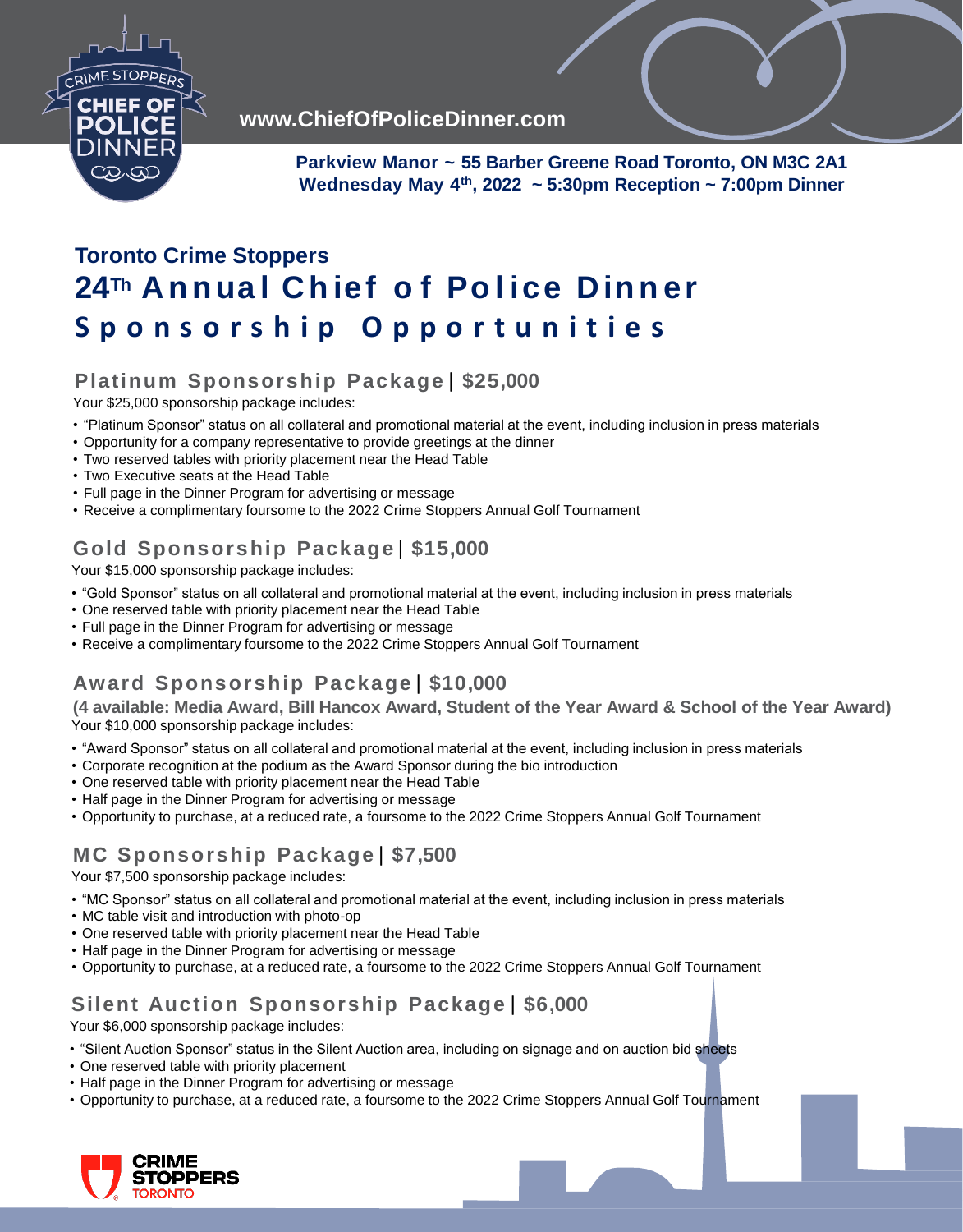

**www.ChiefOfPoliceDinner.com**

**Parkview Manor ~ 55 Barber Greene Road Toronto, ON M3C 2A1 Wednesday May 4th, 2022 ~ 5:30pm Reception ~ 7:00pm Dinner**

# **Toronto Crime Stoppers 24Th Annua l Ch ief o f Po l ice D in n er S p o n s o r s h i p O p p o r t u n i t i e s**

#### **Reception Sponsorship Package** | **\$5,000**

Your \$5,000 sponsorship package includes:

- "Reception Sponsor" status with logo recognition on registration table and in reception area
- One reserved table with priority placement
- Half page in the Dinner Program for advertising or message
- Opportunity to purchase, at a reduced rate, a foursome to the 2022 Crime Stoppers Annual Golf Tournament

### **Entertainment Sponsorship Package** | **\$5,000**

Your \$5,000 sponsorship package includes:

- "Entertainment Sponsor" status opportunity to introduce the evening's entertainment
- One reserved table with priority placement
- Half page in the Dinner Program for advertising or message
- Opportunity to purchase, at a reduced rate, a foursome to the 2022 Crime Stoppers Annual Golf Tournament

### **All Sponsorship Packages Also Include:**

• Sponsorship recognition in all promotional material, visual presentations and signs at the event

• Sponsorship recognition in all promotional material in print media opportunities

• Sponsorship recognition from the podium at the event

• Sponsorship recognition will appear on the Toronto Crime Stoppers Dinner website with a direct link to sponsor company website

• Space in the Dinner Program for advertising or message

• Social media recognition on all Toronto Crime Stoppers official social media accounts

Toronto Crime Stoppers is a federally-registered charity, Qualified contributions are tax deductible - tax receipts will be issued upon request. Charitable # 89172 6798 RR001